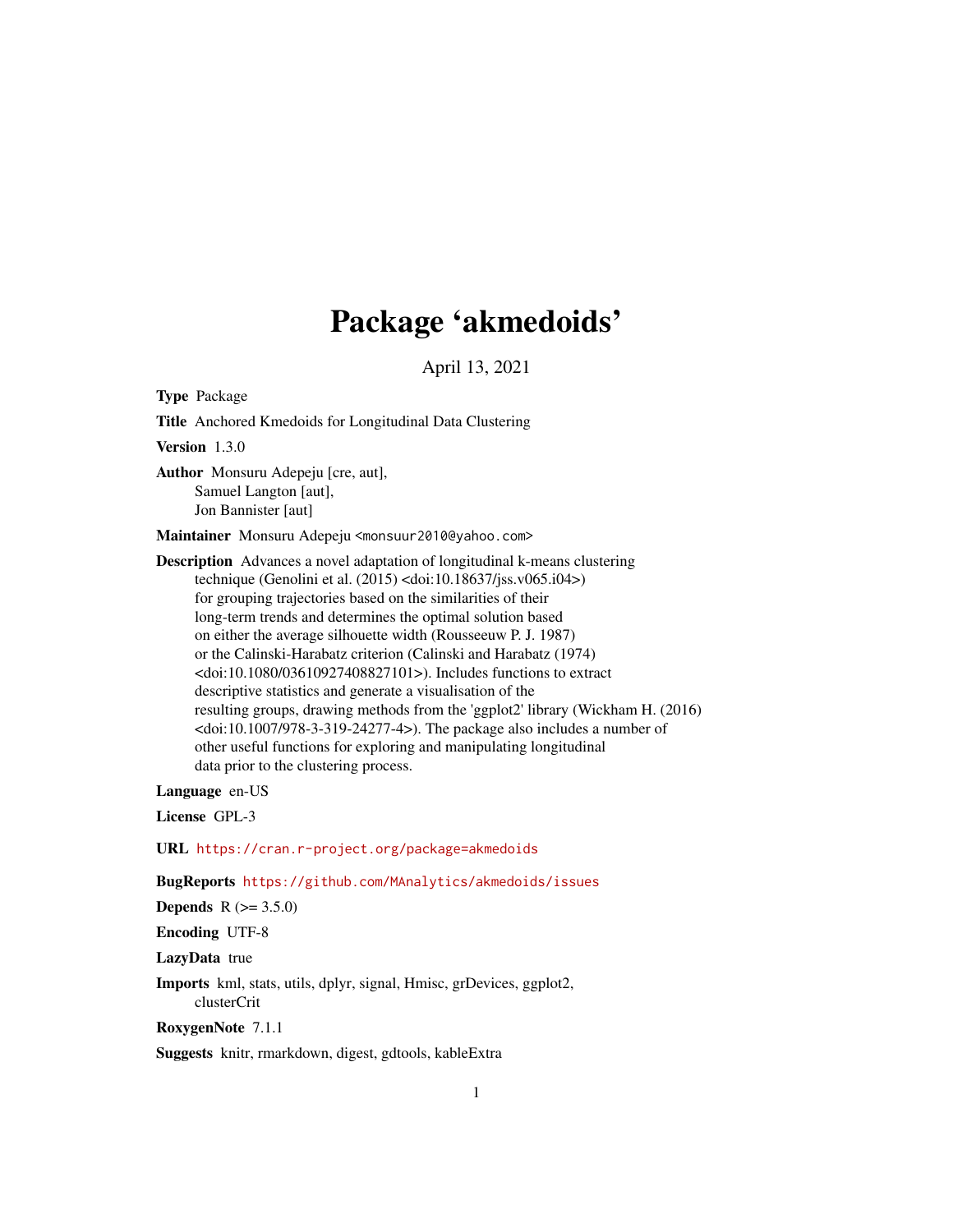<span id="page-1-0"></span>VignetteBuilder knitr NeedsCompilation no Repository CRAN Date/Publication 2021-04-13 04:50:02 UTC

# R topics documented:

| $\mathcal{D}$  |
|----------------|
| $\overline{4}$ |
| 5              |
| 5              |
| $\tau$         |
| -8             |
|                |
|                |
|                |
|                |
|                |
|                |
|                |
|                |
|                |
|                |
|                |
|                |

#### **Index** [21](#page-20-0)

<span id="page-1-1"></span>

akclustr *Anchored k-medoids clustering*

# Description

Given a list of trajectories and a functional method, this function clusters the trajectories into a k number of groups. If a vector of two numbers is given, the function determines the best solution from those options based on the Caliński-Harabasz criterion.

# Usage

```
akclustr(traj, id_field = FALSE, method = "linear",
k = c(3,6), crit="Silhouette", verbose = TRUE, quality_plot=FALSE)
```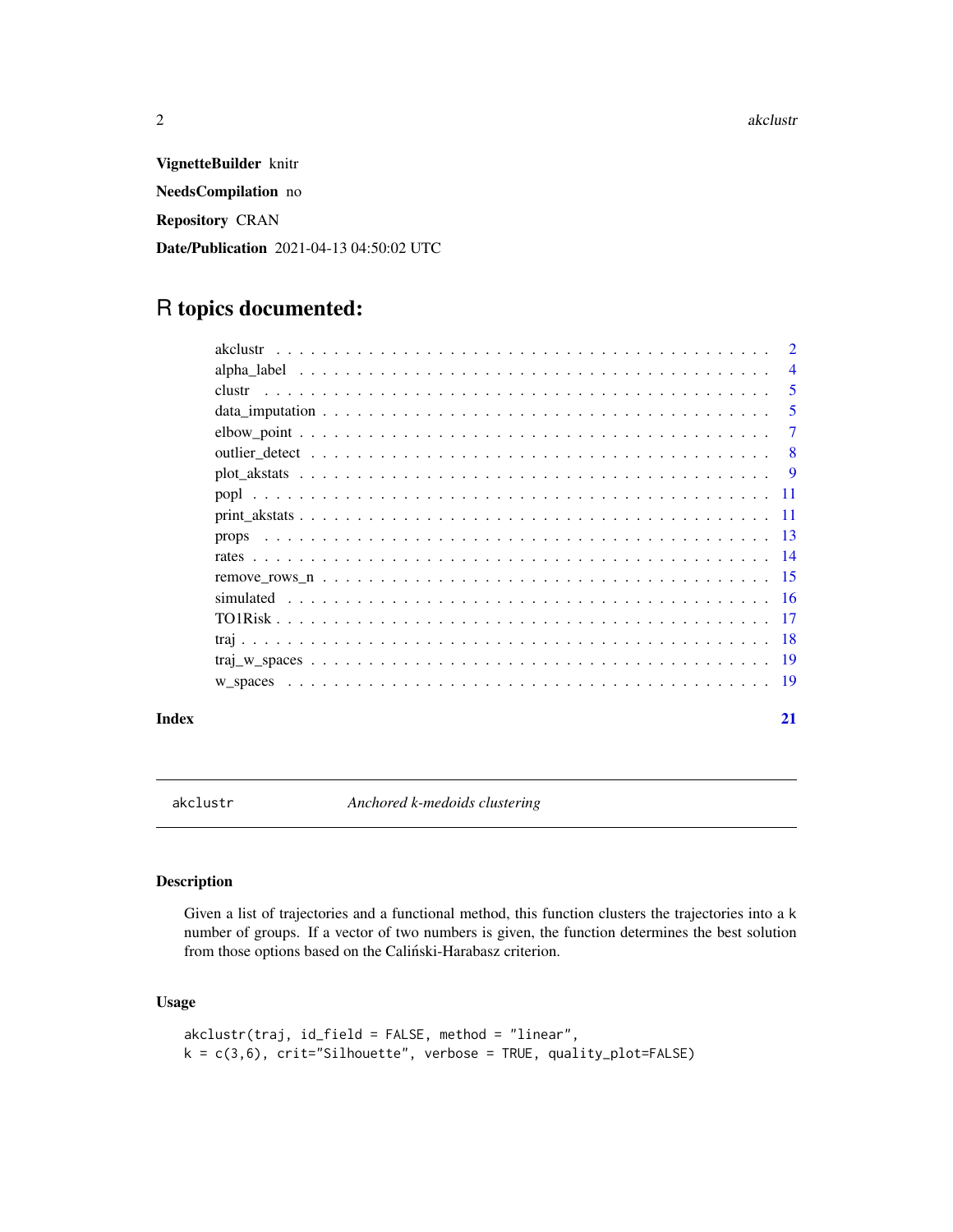#### akclustr 3

#### **Arguments**

| traj         | [matrix (numeric)]: longitudinal data. Each row represents an individual trajec-<br>tory (of observations). The columns show the observations at consecutive time<br>steps.                                                                                                                                                                                                                                                                                                                                                                                                                                                                        |
|--------------|----------------------------------------------------------------------------------------------------------------------------------------------------------------------------------------------------------------------------------------------------------------------------------------------------------------------------------------------------------------------------------------------------------------------------------------------------------------------------------------------------------------------------------------------------------------------------------------------------------------------------------------------------|
| id_field     | [numeric or character] Whether the first column of the traj is a unique (id)<br>field. Default: FALSE. If TRUE the function recognizes the second column as the<br>first time points.                                                                                                                                                                                                                                                                                                                                                                                                                                                              |
| method       | [character] The parametric initialization strategy. Currently, the only available<br>method is a linear method, set as "linear". This uses the time-dependent lin-<br>ear regression lines and the resulting groups are order in the order on increasing<br>slopes.                                                                                                                                                                                                                                                                                                                                                                                |
| k            | [integer or vector (numeric)] either an exact integer number of clusters, or a<br>vector of length two specifying the minimum and maximum numbers of clusters<br>to be examined from which the best solution will be determined. In either case,<br>the minimum number of clusters is 3. The default is $c(3,6)$ .                                                                                                                                                                                                                                                                                                                                 |
| crit         | [character] a string specifying the type of the criterion to use for assessing the<br>quality of the cluster solutions, when k is a vector of two values (as above).<br>Default: crit="Silhouette", use the average Silhouette width (Rousseeuw P.<br>J. 1987). Using the "Silhouette" criterion, the optimal value of k can be<br>determined as the elbow point of the curve. Other valid criterion is the "Calin-<br>ski_Harabasz" (Caliński T. & Harabasz J. 1974) in which the maximum score<br>represents the point of optimality. Having determined the optimal k, the function<br>can then be re-run, using the exact (optimal) value of k. |
| verbose      | to suppress output messages (to the console) during clustering. Default: TRUE.                                                                                                                                                                                                                                                                                                                                                                                                                                                                                                                                                                     |
| quality_plot | Whether to show plot of quality criteria across different values of k. Default:<br>FALSE.                                                                                                                                                                                                                                                                                                                                                                                                                                                                                                                                                          |

# Details

This function works by first approximating the trajectories based on the chosen parametric forms (e.g. linear), and then partitions the original trajectories based on the form groupings, in similar fashion to k-means clustering (Genolini et al. 2015). The key distinction of akmedoids compared with existing longitudinal approaches is that both the initial starting points as well as the subsequent cluster centers (as the iteration progresses) are based the selection of observations (medoids) as oppose to centroids.

#### Value

generates an akobject consisting of the cluster solutions at the specified values of k. Also, the graphical plot of the quality scores of the cluster solutions.

# References

1. Genolini, C. et al. (2015) kml and kml3d: R Packages to Cluster Longitudinal Data. Journal of Statistical Software, 65(4), 1-34. URL http://www.jstatsoft.org/v65/i04/.

2. Rousseeuw P. J. (1987) Silhouettes: A graphical aid to the interpretation and validation of cluster analysis. J. Comput. Appl. Math 20:53–65.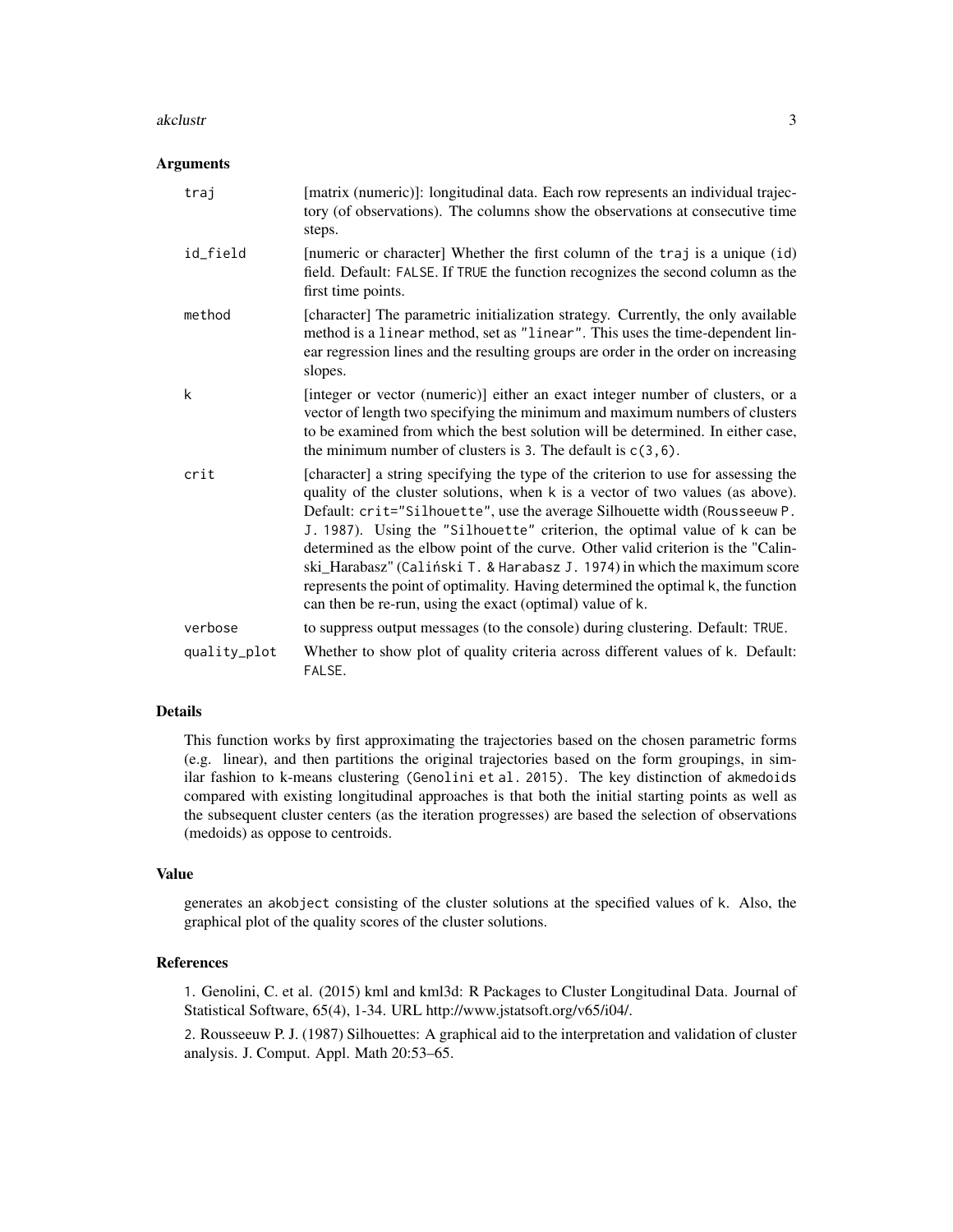<span id="page-3-0"></span>3. Calinski T, Harabasz J (1974) A dendrite method for cluster analysis. Commun. Stat. 3:1-27. ´

# Examples

```
data(traj)
trajectry <- data_imputation(traj, id_field = TRUE, method = 2,
replace_with = 1, fill_zeros = FALSE)
trajectry <- props(trajectry$CompleteData, id_field = TRUE)
print(trajectry)
output <- akclustr(trajectry, id_field = TRUE,
method = "linear", k = c(3,7), crit='Calinski_Harabasz',
verbose = FALSE, quality_plot=FALSE)
print(output)
```
alpha\_label *Numerics ids to alphabetical ids*

# Description

Function to transform a list of numeric ids to alphabetic ids

# Usage

alpha\_label(x)

#### Arguments

x A vector of numeric ids

#### Details

Given a vector of numeric cluster ids, 'alpha\_label' converts each id to its corresponding alphabets. It combines alphabets for ids greater than 26.

#### Value

A vector of alphabetical ids.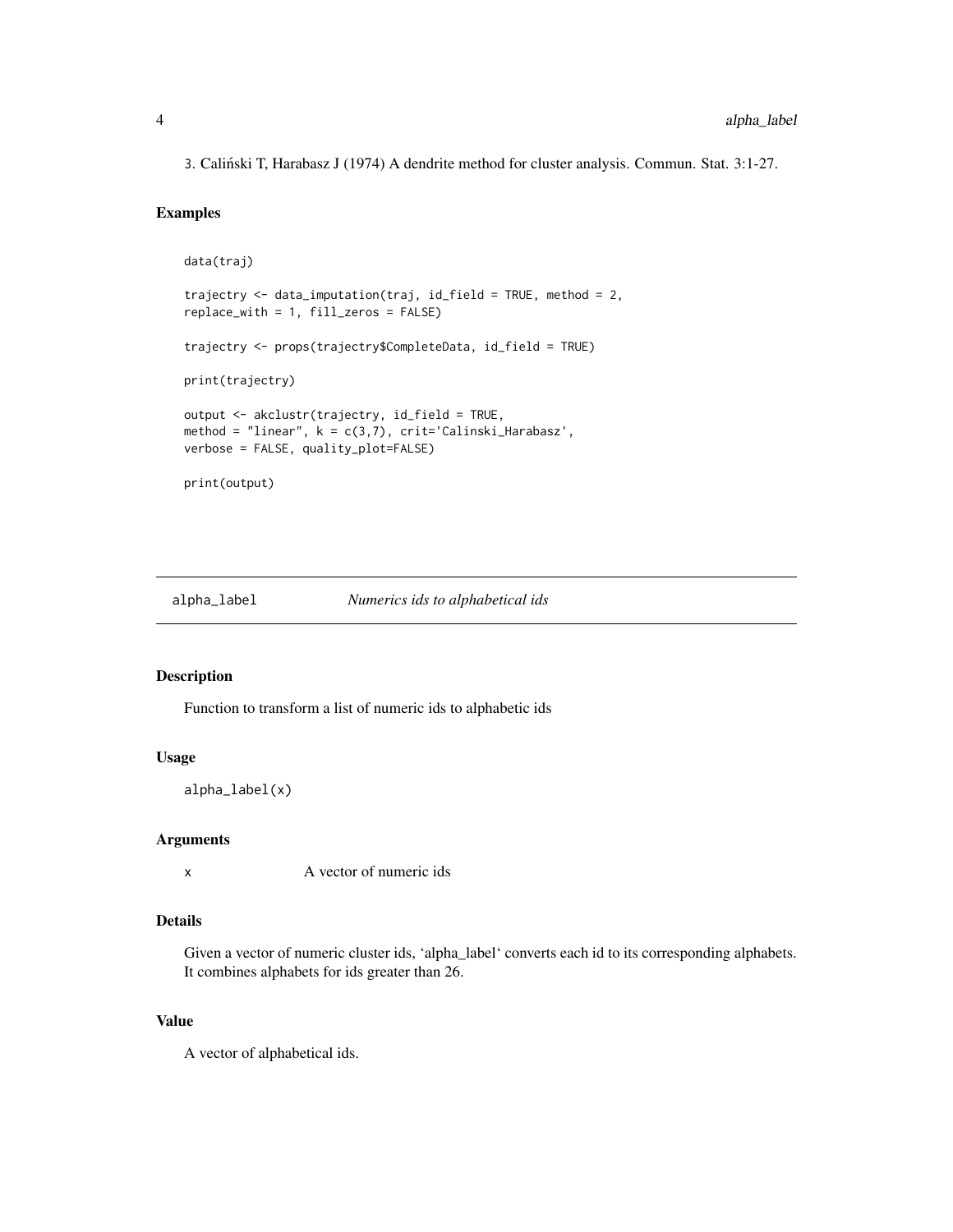#### <span id="page-4-0"></span>clustr 5

# Examples

```
data(TO1Risk)
set.seed(1000)
#pick 4 random clusters
center <- TO1Risk[runif(4,1,nrow(TO1Risk)), ]
#Assigning each individual to nearest centre
numeric_Labels <- kml::affectIndivC(TO1Risk, center)
mode(numeric_Labels)
#transform numeric cluster labels to alphabets
alphab_Labels <- alpha_label(numeric_Labels)
mode(alphab_Labels)
```
clustr *Sample labels of cluster groups*

# Description

A dataframe of alphabetical labels representing the optimal solution of 'traj' dataset based on 'ak-Clust' function

#### Usage

clustr

# Format

A dataframe containing one variable:

• label: alphabetical label by clusters

data\_imputation *Data imputation for longitudinal data*

# Description

This function fills any missing entries (NA, Inf, null) in a matrix or dataframe, according to a specified method. By default, '0' is considered a value.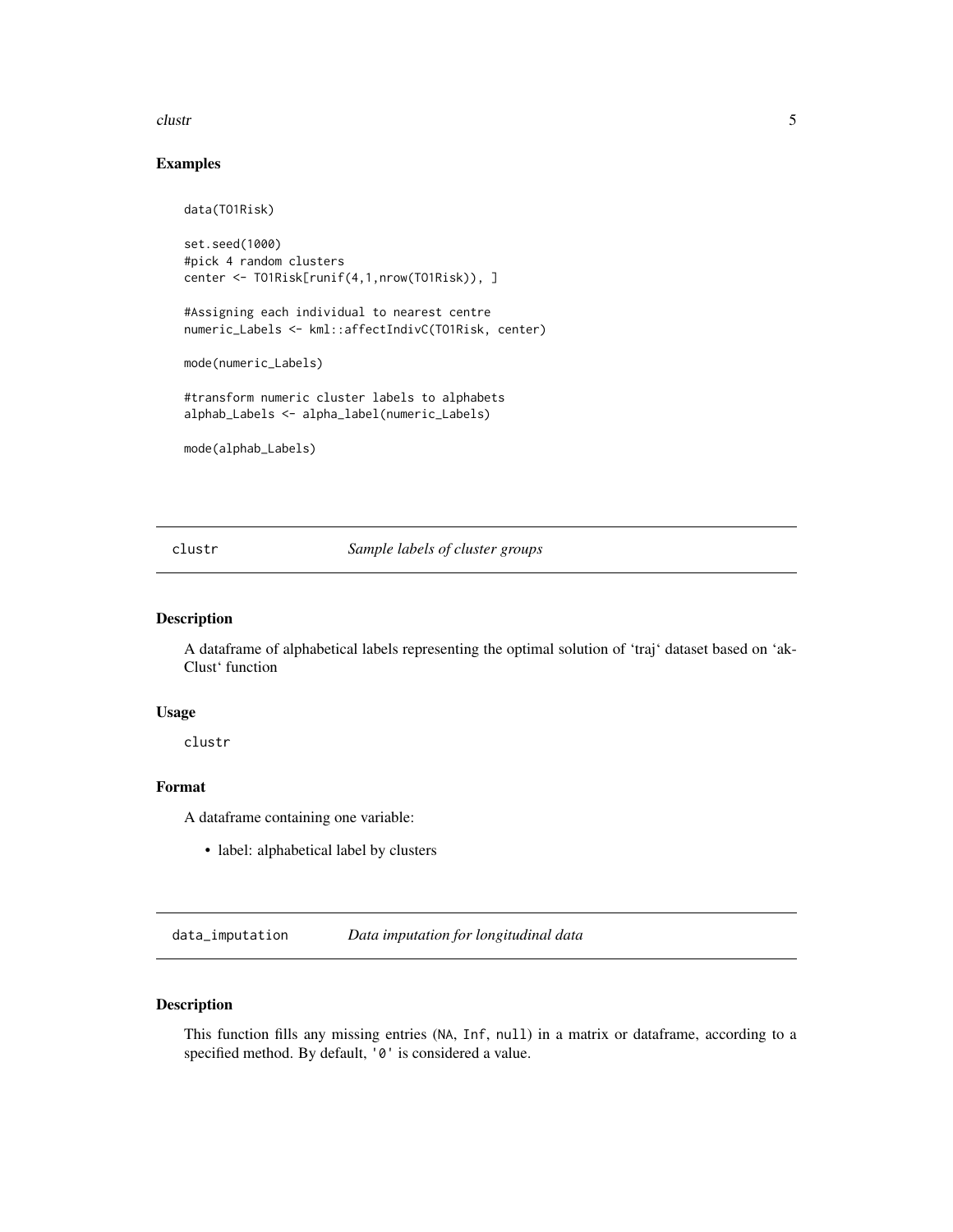#### Usage

```
data_imputation(traj, id_field = FALSE, method = 2,
replace_with = 1, fill_zeros = FALSE, verbose=TRUE)
```
# Arguments

| traj         | [matrix (numeric)]: longitudinal data. Each row represents an individual tra-<br>jectory (of observations). The columns show the observations at consecutive<br>time points.                                                                                                                                                                                                                                                                                                                                                                                                                                                                                                                                                                                                                                                                                                                                                                                                                                                |
|--------------|-----------------------------------------------------------------------------------------------------------------------------------------------------------------------------------------------------------------------------------------------------------------------------------------------------------------------------------------------------------------------------------------------------------------------------------------------------------------------------------------------------------------------------------------------------------------------------------------------------------------------------------------------------------------------------------------------------------------------------------------------------------------------------------------------------------------------------------------------------------------------------------------------------------------------------------------------------------------------------------------------------------------------------|
| id_field     | [numeric or character] Whether the first column of the traj is a unique (id)<br>field. Default: FALSE. If TRUE the function recognises the second column as the<br>first time step.                                                                                                                                                                                                                                                                                                                                                                                                                                                                                                                                                                                                                                                                                                                                                                                                                                         |
| method       | [an integer] indicating a method for calculating the missing values. Options are:<br>'1': arithmetic method, and '2': regression method. The default is '1':<br>arithmetic method                                                                                                                                                                                                                                                                                                                                                                                                                                                                                                                                                                                                                                                                                                                                                                                                                                           |
| replace_with | [an integer from 1 to 6] indicating the technique, based on a specified method,<br>for calculating the missing entries. '1': arithmetic method, replace_with<br>options are: '1': Mean value of the corresponding column; '2': Minimum<br>value of corresponding column; '3': Maximum value of corresponding column;<br>'4': Mean value of corresponding row; '5': Minimum value of correspond-<br>ing row, or '6': Maximum value of corresponding row. For '2': regression<br>method: the available option for the replace_with is: '1': linear. The re-<br>gression method fits a linear regression line to a trajectory with missing entry(s)<br>and estimates the missing data values from the regression line. Note: only the<br>missing data points derive their new values from the regression line while the<br>rest of the data points retain their original values. The function terminates if<br>there are trajectories with only one observation. The default is '1': Mean value<br>of the corresponding column |
| fill_zeros   | [TRUE or FALSE] whether to consider zeros 0 as missing values when 2:<br>regression method is used. The default is FALSE.                                                                                                                                                                                                                                                                                                                                                                                                                                                                                                                                                                                                                                                                                                                                                                                                                                                                                                   |
| verbose      | to suppress printing output messages (to the console). Default: TRUE.                                                                                                                                                                                                                                                                                                                                                                                                                                                                                                                                                                                                                                                                                                                                                                                                                                                                                                                                                       |

#### Details

Given a matrix or data.frame with some missing values indicated by (NA, Inf, null), this function impute the missing value by using either an estimation from the corresponding rows or columns, or to use a regression method to estimate the missing values.

# Value

A data.frame with missing values (NA, Inf, null) imputed according to the a specified technique.

```
# Using the example 'traj' datasets
imp_data <- data_imputation(traj, id_field = TRUE, method = 2,
```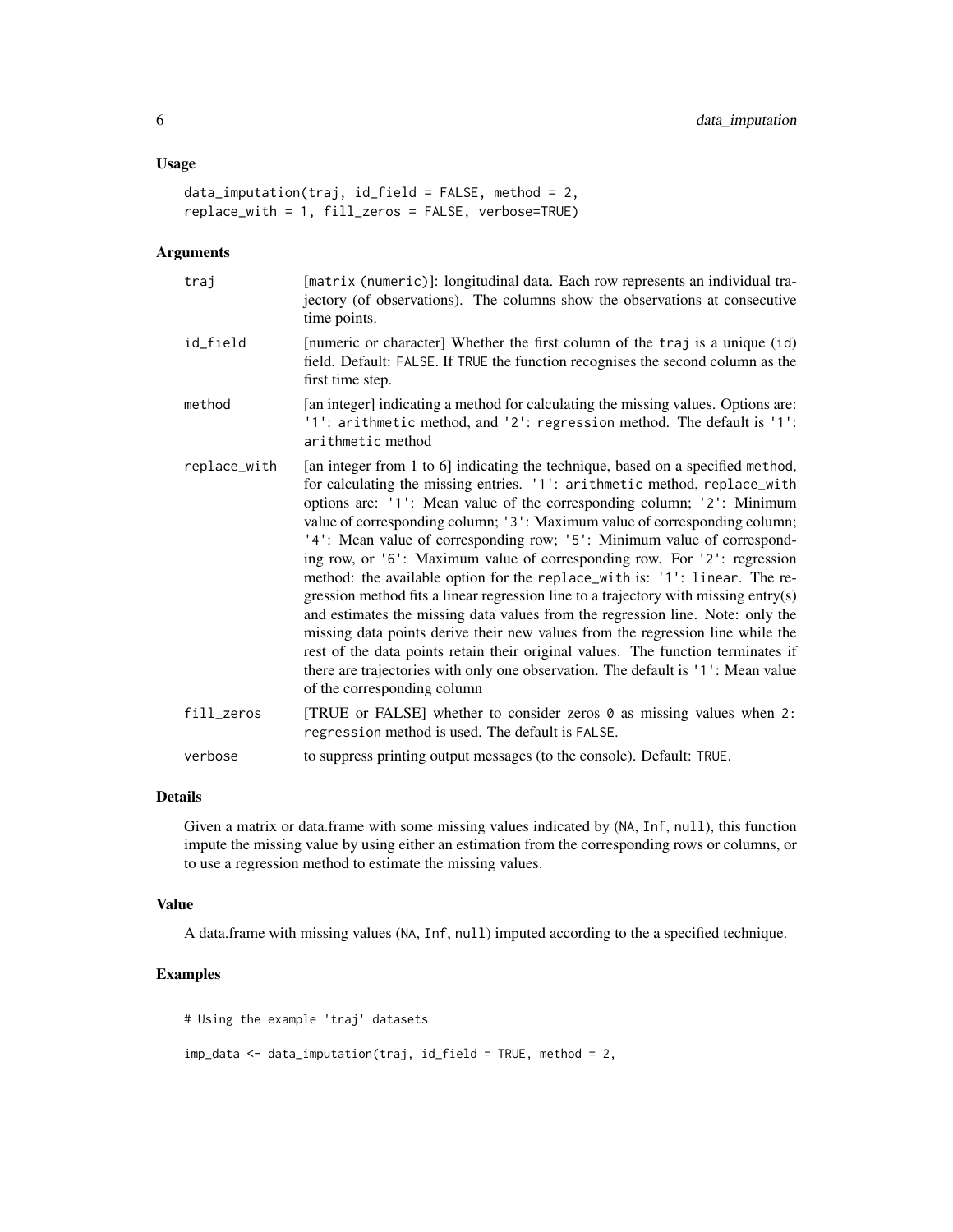# <span id="page-6-0"></span>elbow\_point 7

```
replace_with = 1,
fill_zeros = FALSE, verbose=FALSE)
```
# elbow\_point *Determine the elbow point on a curve*

#### Description

Given a list of x, y coordinates on a curve, function determines the elbow point of the curve.

#### Usage

elbow\_point(x, y)

# Arguments

| $\mathsf{x}$ | vector of x coordinates of points on the curve |
|--------------|------------------------------------------------|
| <b>V</b>     | vector of y coordinates of points on the curve |

# Details

highlight the maximum curvature to identify the elbow point (credit: 'github.com/agentlans')

# Value

indicate the optimal k value determined by the elbow point point.

```
# Generate some curve
x <- runif(100, min=-2, max=3)
y \le -exp(-x) \times (1+{rnorm(100)}/3)plot(x, y)
#Plot elbow points
abline(v=elbow_point(x,y)$y, col="blue", pch=20, cex=3)
```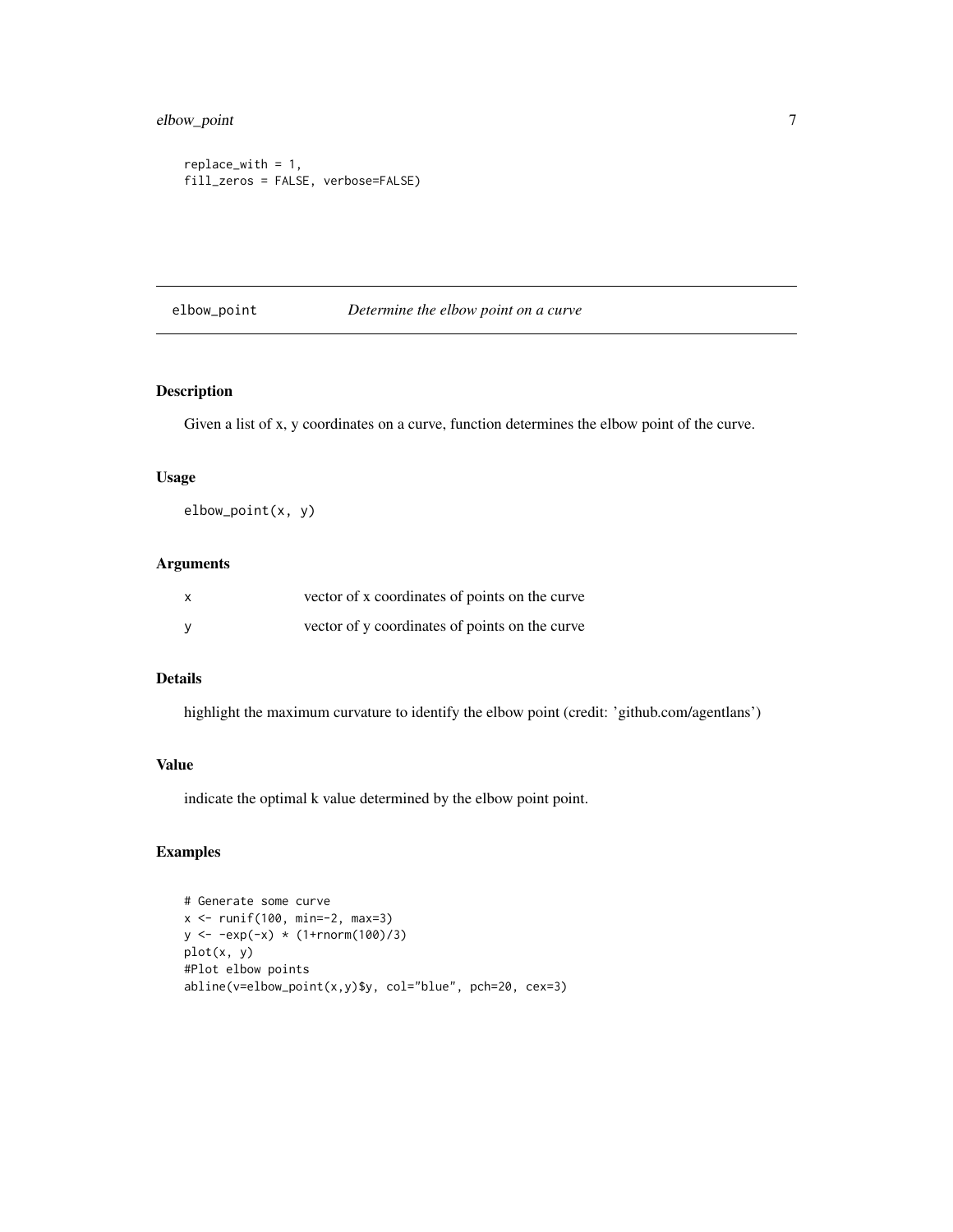<span id="page-7-0"></span>

This function identifies outlier observations in the trajectories, and allows users to replace the observations or remove trajectories entirely.

# Usage

```
outlier_detect(traj, id_field = FALSE, method = 1, threshold = 0.95,
count = 1, replace_with = 1, verbose=TRUE)
```
#### Arguments

| traj         | [matrix (numeric)]: longitudinal data. Each row represents an individual trajec-<br>tory (of observations). The columns show the observations at consecutive time<br>points.                                                                                                                                                                                                                                                                                 |
|--------------|--------------------------------------------------------------------------------------------------------------------------------------------------------------------------------------------------------------------------------------------------------------------------------------------------------------------------------------------------------------------------------------------------------------------------------------------------------------|
| id_field     | [numeric or character] Whether the first column of the traj is a unique (id)<br>field. Default: FALSE. If TRUE the function recognizes the second column as the<br>first time step.                                                                                                                                                                                                                                                                          |
| method       | [integer (numeric)] indicating the method for identifying the outlier. Options<br>are: '1': quantile method (default), and '2': manual method. The manual<br>method requires a user-defined value.                                                                                                                                                                                                                                                           |
| threshold    | [numeric] A cut-off value for outliers. If the method parameter is set as '1': quantile,<br>the threshold should be a numeric vector of probability between [0, 1], whilst<br>if the method is set as '2': manual, the threshold could be any numeric vector.                                                                                                                                                                                                |
| count        | [integer (numeric)] indicating the number of observations (in a trajectory) that<br>must exceed the threshold in order for the trajectory to be considered an<br>outlier. Default is 1.                                                                                                                                                                                                                                                                      |
| replace_with | [integer (numeric)] indicating the technique to use for calculating a replacement<br>for an outlier observation. The remaining observations on the row or the column<br>in which the outlier observation is located are used to calculate the replacement.<br>The replacement options are: '1': Mean value of the column, '2': Mean value<br>of the row and '3': remove the row (trajectory) completely from the data. De-<br>fault value is the '1' option. |
| verbose      | to suppress output messages (to the console). Default: TRUE.                                                                                                                                                                                                                                                                                                                                                                                                 |

# Details

Given a matrix, this function identifies outliers that exceed the threshold and replaces the outliers with an estimate calculated using the other observations either the rows or the columns in which the outlier observation is located. Option is also provided to remove the trajectories (containing the outlier) from the data.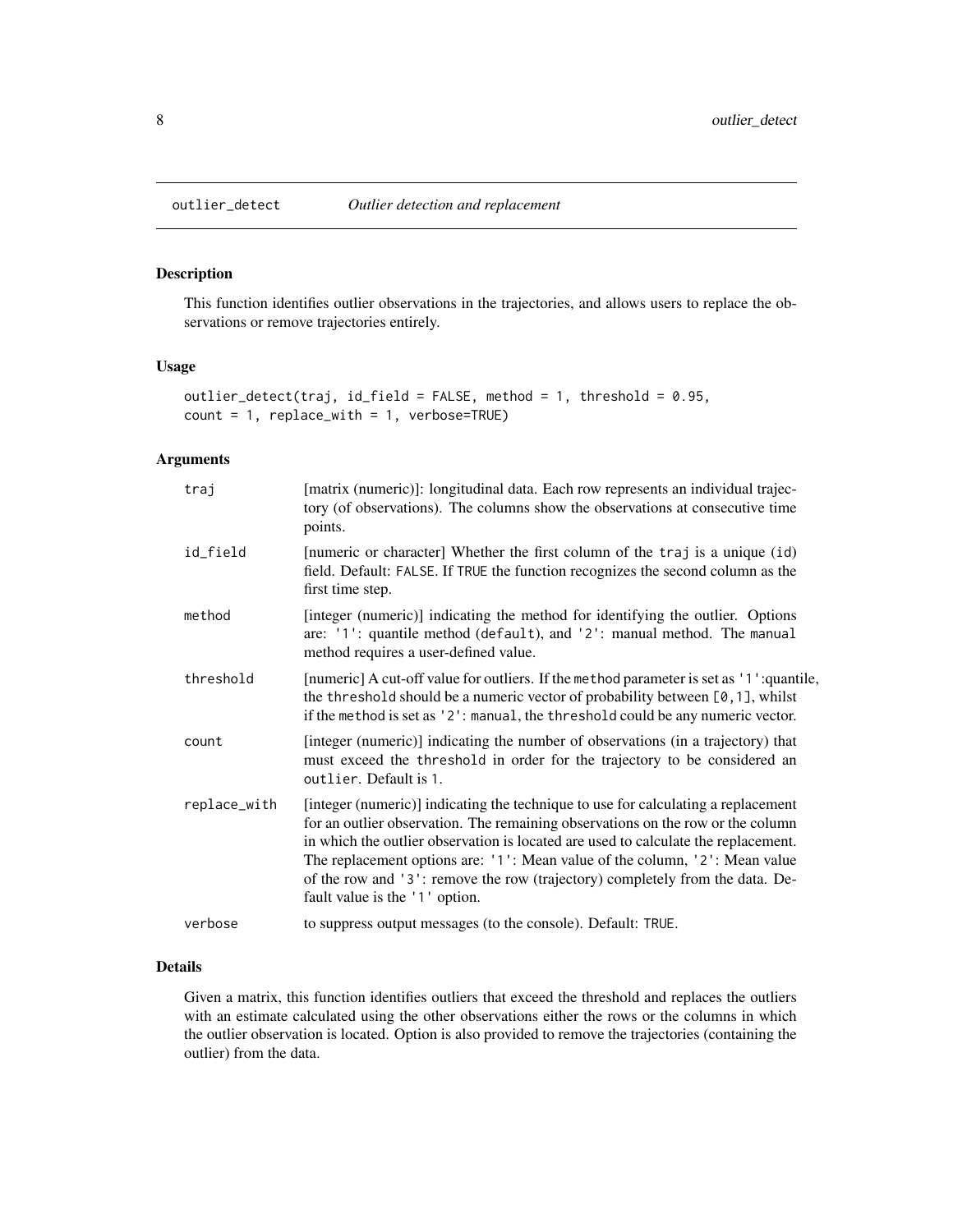<span id="page-8-0"></span>plot\_akstats 9

# Value

A dataframe with outlier observations replaced or removed.

#### Examples

```
data(traj)
trajectry <- data_imputation(traj, id_field=TRUE, method = 1,
   replace_with = 1, verbose=FALSE)
trajectry <- props(trajectry$CompleteData, id_field=TRUE)
outp <- outlier_detect(trajectry, id_field = TRUE, method = 1,
threshold = 0.95, count = 1, replace_with = 1, verbose=TRUE)
outp <- outlier_detect(trajectry, id_field = TRUE, method = 2, threshold = 15,
  count = 4, replace\_with = 3, verbose=TRUE)
```
plot\_akstats *Plot of cluster groups.*

#### Description

Takes the 'ak\_object' from the 'akclustr' as input and produce either the 'line' plot or 'stacked' histogram.

# Usage

```
plot_akstats(
  ak_object,
  k = 3,reference = 1,
  n-quant = 4,
  type = "lines",
  y_scaling = "fixed"
\mathcal{L}
```
# Arguments

| ak_object | An output of akclustr function. The object contains individual trajectories and<br>their cluster solution(s) at the specified values of k. Also, includes the optimal<br>value of k based on the criterion specified. at (different) values of k the traj. |
|-----------|------------------------------------------------------------------------------------------------------------------------------------------------------------------------------------------------------------------------------------------------------------|
| k         | [integer] k cluster to generate its solution.                                                                                                                                                                                                              |
| reference | [numeric] Specifying the reference line from which the direction of each group<br>is measured. Options are: 1: slope of mean trajectory, 2: slope of medoid<br>trajectory, 3: slope of a horizontal line (i.e. slope $= 0$ ). Default: 1.                  |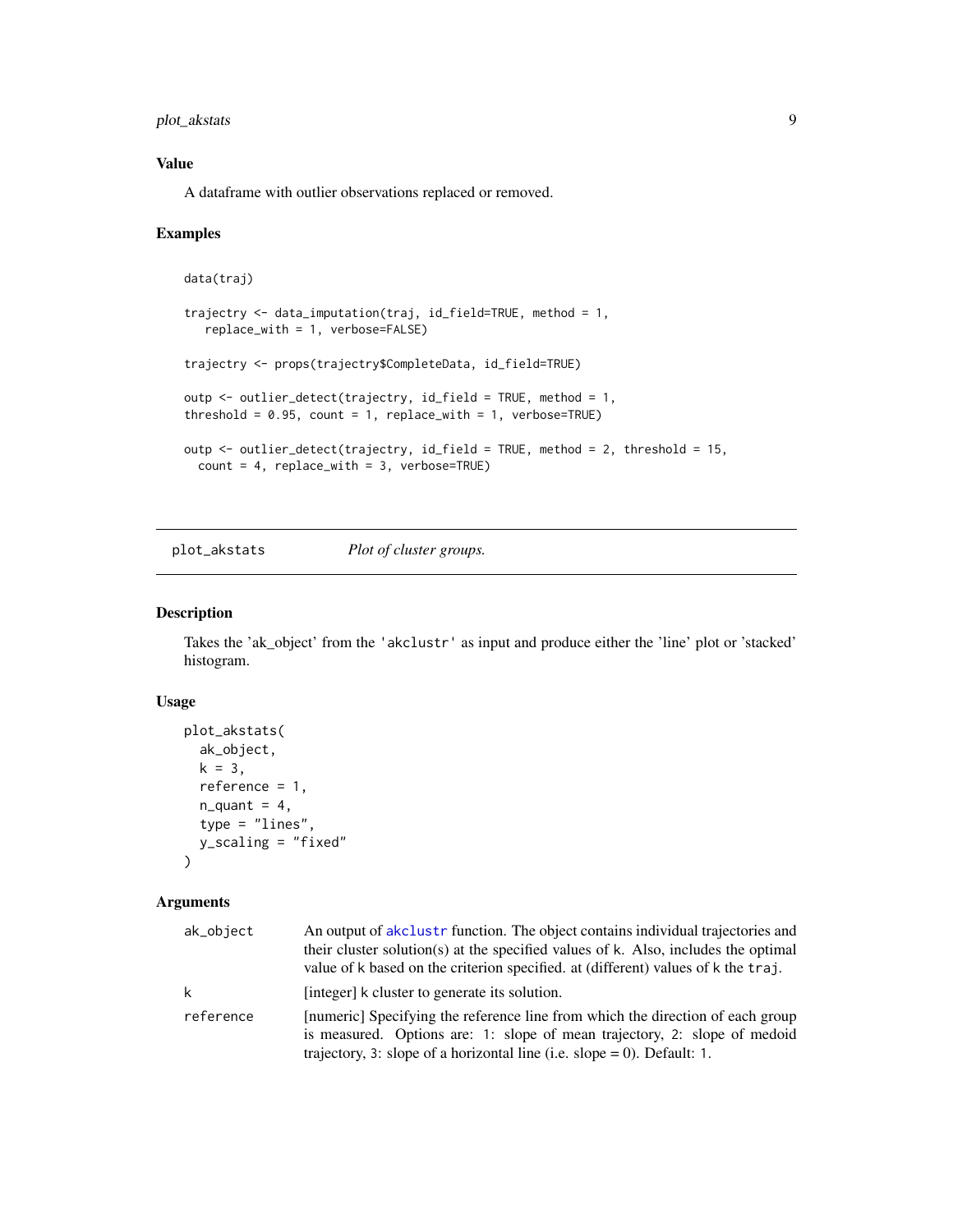| n_quant     | [numeric] Number of equal intervals (quantiles) to create between the reference                                                                                                                                                                                                                                                                                                  |
|-------------|----------------------------------------------------------------------------------------------------------------------------------------------------------------------------------------------------------------------------------------------------------------------------------------------------------------------------------------------------------------------------------|
|             | line (R) and the medoids (M) of the most-diverging groups of both sides of                                                                                                                                                                                                                                                                                                       |
|             | $(R)$ . Default is 4 - meaning quartile subdivisions on each side of $(R)$ . In this<br>scenario, the function returns the quartile in which the medoid of each group<br>falls. This result can be used to further categorize the groups into 'classes'. For<br>example, groups that fall within the 1st quartile may be classified as 'Stable'<br>groups (Adepeju et al. 2021). |
| type        | [character] plot type. Available options are: "lines" and "stacked".                                                                                                                                                                                                                                                                                                             |
| $V_Scaling$ | [character] works only if type="lines". y_scaling set the vertical scales of<br>the cluster panels. Options are: "fixed": uses uniform scale for all panels,<br>"free": uses variable scales for panels.                                                                                                                                                                         |

#### Details

Generates the plots of cluster groups - same plots generated by the 'show\_plots' argument of print\_akstats. The function draw from the functionalities of the ggplot2 library. For a more customized visualisation, we recommend that users deploy ggplot2 directly (Wickham H. (2016)).

# Value

A plot showing group membership or sizes (proportion) and statistics.

# References

1. Adepeju, M. et al. (2021). Anchored k-medoids: A novel adaptation of k-medoids further refined to measure inequality in the exposure to crime across micro places, doi: 10.1007/s42001- 021-00103-1.

2. Wickham H. (2016). Elegant graphics for Data Analysis. Spring-Verlag New York (2016).

```
data(traj)
trajectry <- data_imputation(traj, id_field = TRUE, method = 1,
replace_with = 1, fill_zeros = FALSE)
print(trajectry$CompleteData)
trajectry <- props(trajectry$CompleteData, id_field = TRUE)
aksolution <- akclustr(trajectry, id_field = TRUE,
method = "linear", k = c(3,5), crit='Calinski_Harabasz')
plot_akstats(aksolution, k = 4, type="lines",
y_scaling="fixed")
plot_akstats(aksolution, k = 4, reference = 1,
n-quant = 4, type="stacked")
```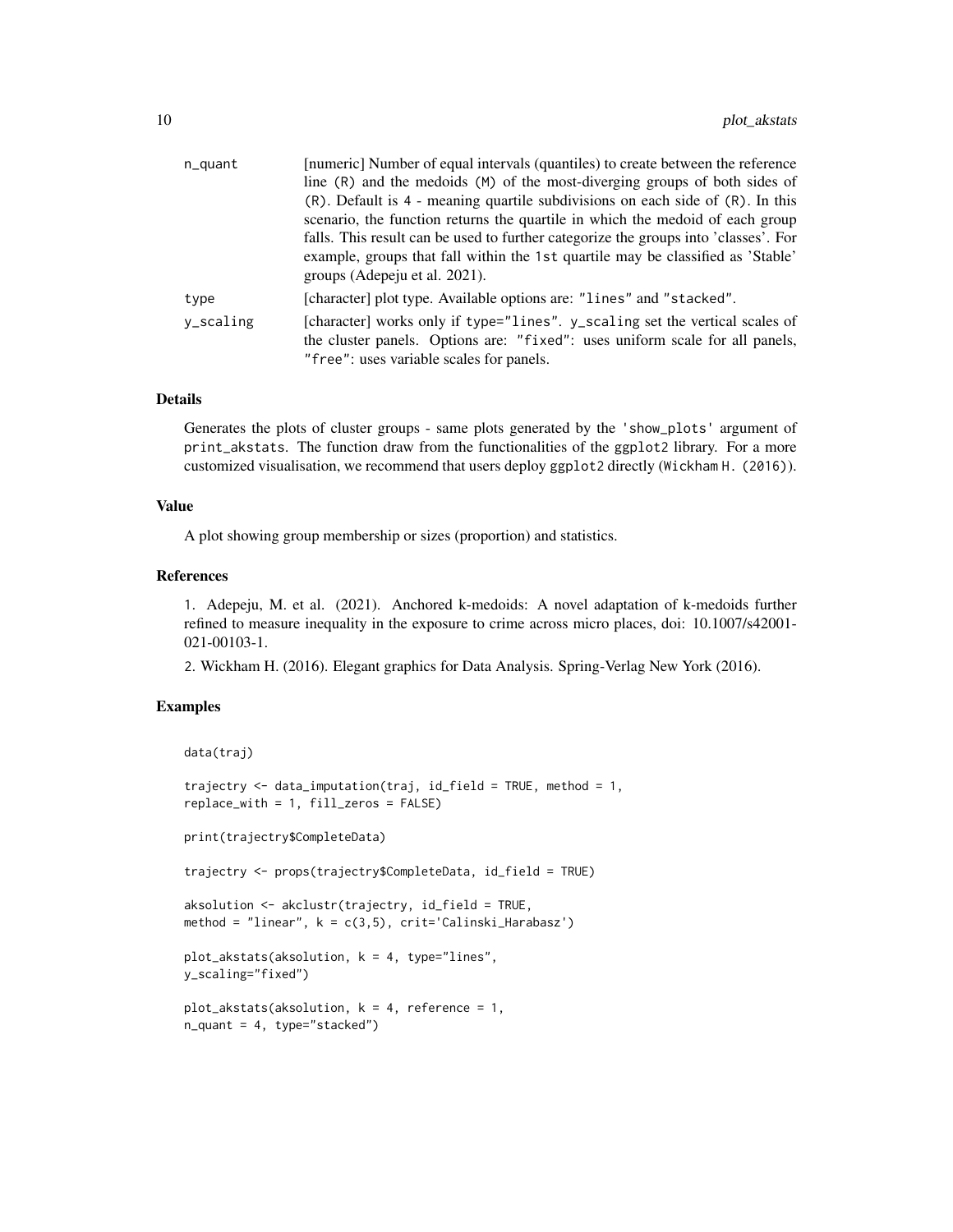<span id="page-10-0"></span>

Sample simulated population data to be used as the denominator variable against 'traj' dataset. Contains data for two consecutive census years

# Usage

popl

# Format

A dataframe with the following variables:

- location\_id: Character id of sample census unit at which the population is obtained.
- census\_2003: Population estimates at the sample locations for the census year 2003.
- census\_2007: Population estimates at the sample locations for the census year 2007.

print\_akstats *Descriptive (Change) statistics*

# Description

This function perform two tasks: (i) it generate the descriptive and change statistics of groups, particularly suited for the outputs form the [akclustr](#page-1-1) function, and (ii) generates the plots of the groups (performances).

# Usage

```
print_akstats(ak_object, k = 3, reference = 1, n_quant = 4, show_plots = FALSE)
```
# Arguments

| ak_object | An output of a k clustr function. The object contains individual trajectories and<br>their cluster solution(s) at the specified values of k. Also, includes the optimal<br>value of k based on the criterion specified. at (different) values of k the traj. |
|-----------|--------------------------------------------------------------------------------------------------------------------------------------------------------------------------------------------------------------------------------------------------------------|
| k         | [integer] k cluster to generate its solution.                                                                                                                                                                                                                |
| reference | [numeric] Specifying the reference line from which the direction of each group<br>is measured. Options are: 1: slope of mean trajectory, 2: slope of medoid<br>trajectory, 3: slope of a horizontal line (i.e. slope $= 0$ ). Default: 1.                    |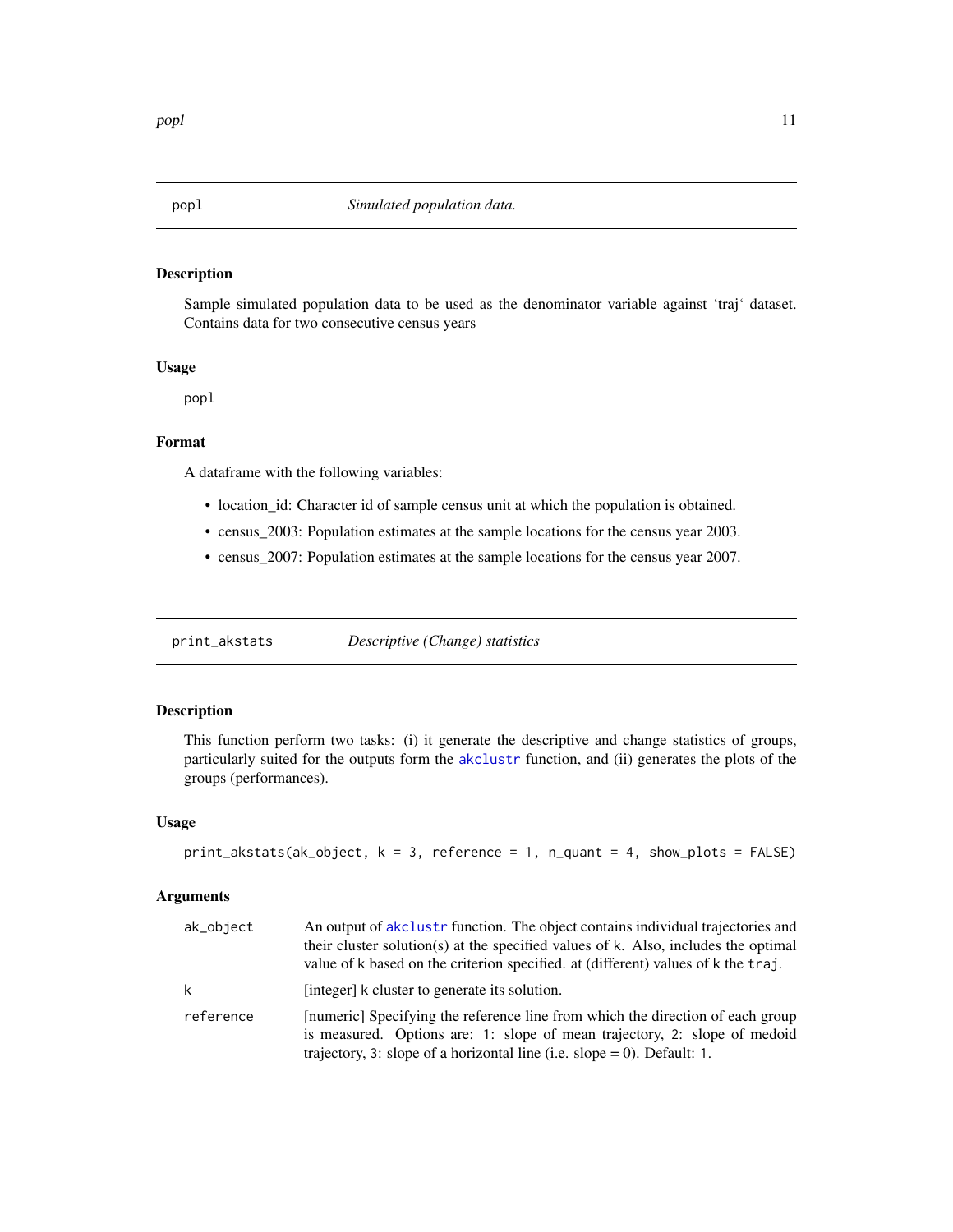| n_quant    | [numeric] Number of equal intervals (quantiles) to create between the reference<br>line (R) and the medoids (M) of the most-diverging groups of both sides of<br>$(R)$ . Default is 4 - meaning quartile subdivisions on each side of $(R)$ . In this<br>scenario, the function returns the quartile in which the medoid of each group |
|------------|----------------------------------------------------------------------------------------------------------------------------------------------------------------------------------------------------------------------------------------------------------------------------------------------------------------------------------------|
|            | falls. This result can be used to further categorize the groups into 'classes'. For<br>example, groups that fall within the 1st quartile may be classified as 'Stable'<br>groups (Adepeju et al. 2021).                                                                                                                                |
| show_plots | [TRUE or FALSE] Provides the trajectory group plot. Please, see plot_akstats<br>function for more plot options. Defaults FALSE                                                                                                                                                                                                         |

# Details

Generates the plot of trajectory groupings. Given an ak\_object class (from the akclustr function), this function show the plots of cluster groups. The plot component draws from plot\_akstats function.

# Value

A plot showing group membership or sizes (proportion) and statistics.

#### References

1. Adepeju, M. et al. (2021). Anchored k-medoids: A novel adaptation of k-medoids further refined to measure inequality in the exposure to crime across micro places, doi: 10.1007/s42001- 021-00103-1.

2. Wickham H. (2016). Elegant graphics for Data Analysis. Spring-Verlag New York (2016).

```
data(traj)
trajectry \leq data_imputation(traj, id_field = TRUE, method = 1,
replace_with = 1, fill_zeros = FALSE)
print(trajectry$CompleteData)
trajectry <- props(trajectry$CompleteData, id_field = TRUE)
aksolution <- akclustr(trajectry, id_field = TRUE,
   method = "linear", k = c(3,5), crit='Calinski_Harabasz')
print_akstats(aksolution, k = 4, show_plots=FALSE)
```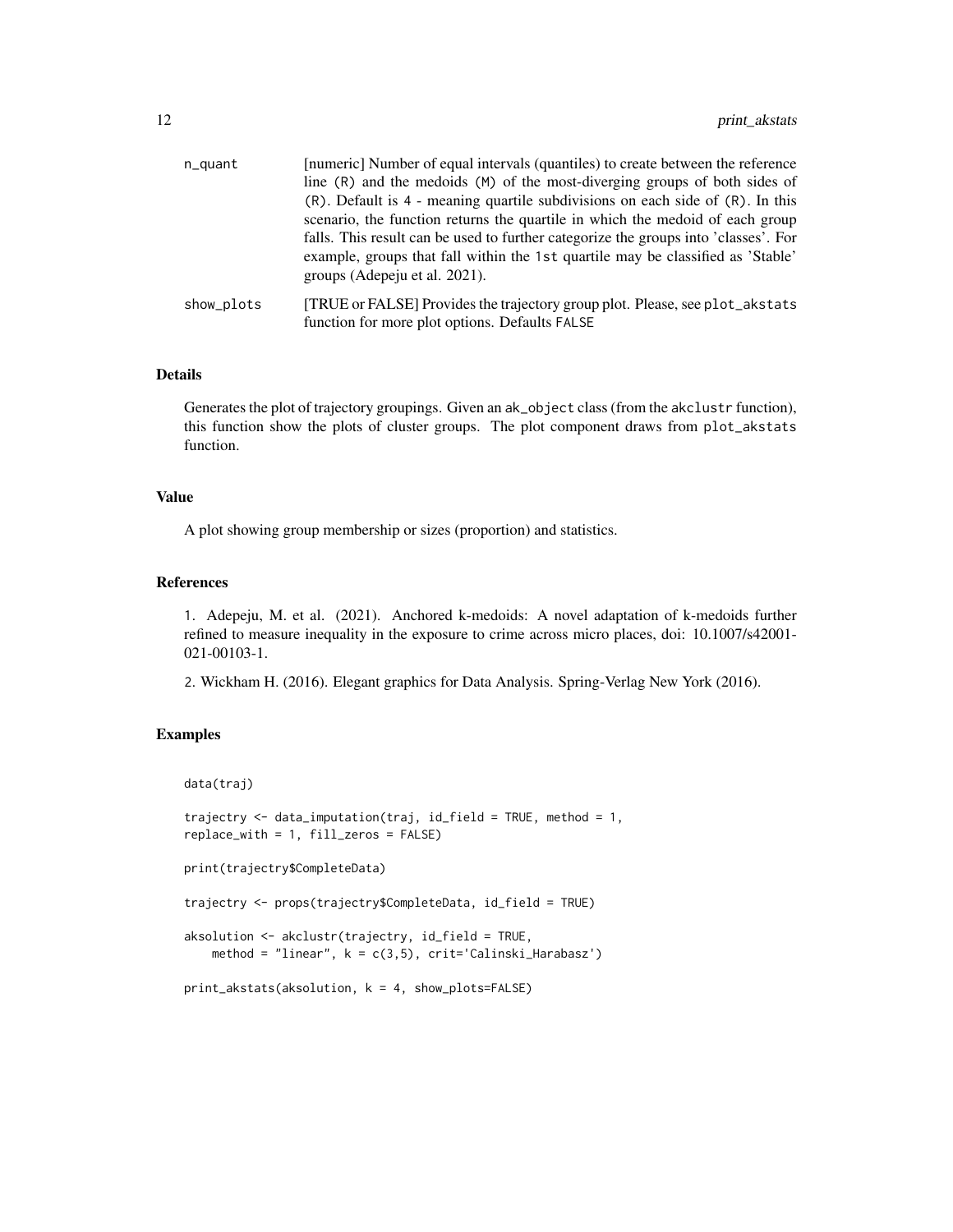<span id="page-12-0"></span>This function converts counts or rates to proportions.

#### Usage

 $props(train, id_field = TRUE, scale = 1, digits = 4)$ 

#### Arguments

| trai     | [matrix (numeric)]: longitudinal data. Each row represents an individual trajec-<br>tory (of observations). The columns show the observations at consecutive time<br>points.        |
|----------|-------------------------------------------------------------------------------------------------------------------------------------------------------------------------------------|
| id_field | [numeric or character] Whether the first column of the traj is a unique (id)<br>field. Default: FALSE. If TRUE the function recognizes the second column as the<br>first time step. |
| scale    | [numeric] To scale the 'proportion' measures. Default: 1                                                                                                                            |
| digits   | [numeric] Specifying number of digits to approximate the output to. Default: 4.                                                                                                     |

# Details

Given a matrix of observations (counts or rates), this function converts each observation to a proportion equivalent to the sum of each column. In other words, each observation is divided by the sum of the column where it is located, i.e. prop = [a cell value] / sum[corresponding column]

# Value

A dataframe of proportion measures

# Examples

```
trajectry <- data_imputation(traj, id_field = TRUE, method = 2,
replace_with = 1, fill_zeros = FALSE) #filling the missing values
```

```
trajectry <- props(trajectry$CompleteData, id_field = TRUE,
scale=1, digits=4)
```
print(trajectry)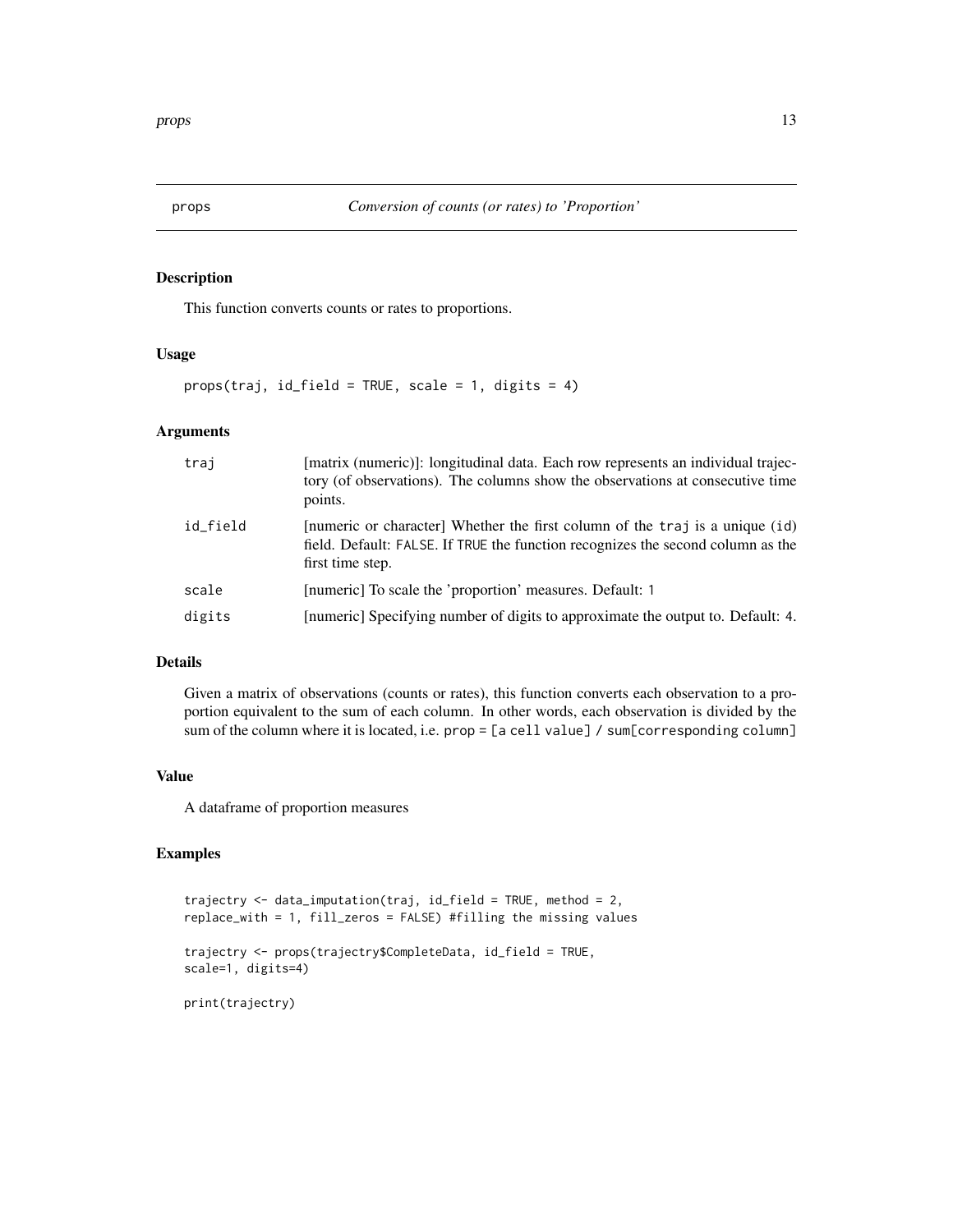<span id="page-13-0"></span>Calculates rates from 'observed' count and a denominator data

#### Usage

rates(traj, denomin, id\_field, multiplier)

# Arguments

| trai       | [matrix (numeric)] longitudinal (e.g. observed count) data (m x n). Each row<br>represents an individual trajectory (of observations). The columns show the<br>observations at consecutive time steps.                                                                                                                                                      |
|------------|-------------------------------------------------------------------------------------------------------------------------------------------------------------------------------------------------------------------------------------------------------------------------------------------------------------------------------------------------------------|
| denomin    | [matrix (numeric)] longitudinal (denominator) data of the same column as 'traj'<br>$(n)$ .                                                                                                                                                                                                                                                                  |
| id field   | [numeric or character] Default is TRUE. The first column of both the 'traj' and<br>the 'denomin' object must be the unique (id) field. If FALSE, the function will<br>terminate. The assumption is that columns of both the traj and denominat<br>corresponds. That is, column2, column3,  represent time points 2, 3, , re-<br>spectively, in each object. |
| multiplier | [numeric] A quantify by which to the ratio traj/denomin is expressed. Default<br>is 100.                                                                                                                                                                                                                                                                    |

# Value

An object which comprised of four output variables, namely: (i) '\$common\_ids' - individual ids present in both 'traj' (trajectory data) and 'denomin' (denominator data); (ii) '\$ids\_unique\_to\_traj\_data' - individual ids unique to trajectory data (i.e. not present in the denominator data); (iii) '\$ids\_unique\_to\_denom\_data' - individual ids unique to denominator data (i.e. not present in the trajectory data); (iv) " - a dataframe of rates estimates. Note: only the individual ids in '\$rates\_estimates' are used in the 'rates' estimation.

```
traj2 <- data_imputation(traj, id_field = TRUE, method = 2,
replace_with = 1, fill_zeros = FALSE)
pop <- popl #read denominator data
pop2 <- as.data.frame(matrix(0, nrow(popl), ncol(traj)))
colnames(pop2) <- names(traj2$CompleteData)
```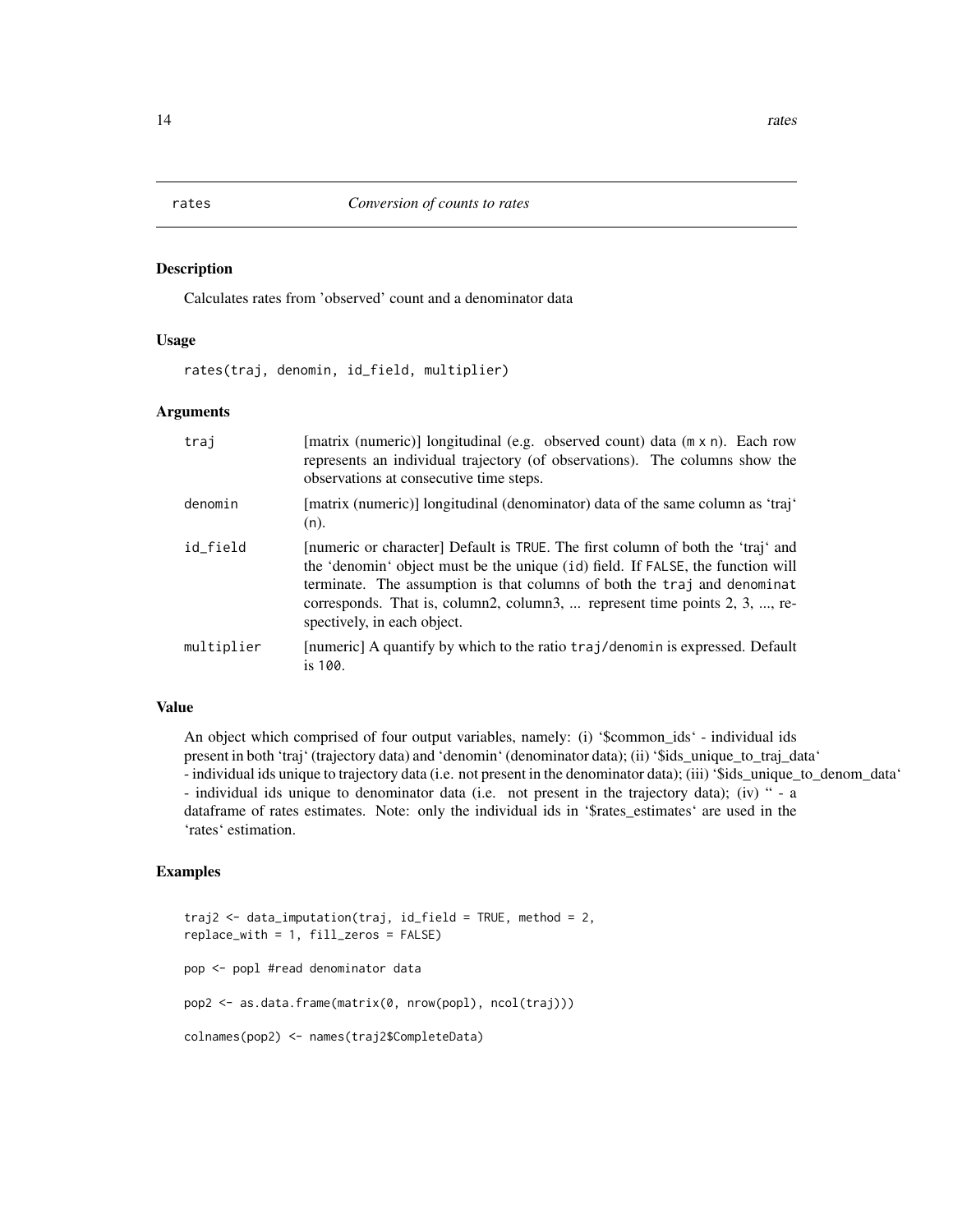# <span id="page-14-0"></span>remove\_rows\_n 15

```
pop2[,1] <- as.vector(as.character(pop[,1]))
pop2[,4] <- as.vector(as.character(pop[,2]))
pop2[,8] <- as.vector(as.character(pop[,3]))
list_ <- c(2, 3, 5, 6, 7, 9, 10) #vector of missing years
#fill the missing fields with 'NA'
for(u_ in seq_len(length(list_))){
   pop2[,list_[u_]] <- "NA"
}
#estimate missing fields
pop_imp_result <- data_imputation(pop2, id_field = TRUE, method = 2,
replace_with = 1, fill_zeros = FALSE)
#calculate rates i.e. crimes per 200 population
crime_rates <- rates(traj2$CompleteData, denomin=pop_imp_result$CompleteData,
id_field=TRUE, multiplier = 200)
```
remove\_rows\_n *Removes rows that contain 'NA' and/or 'Inf ' entries*

#### Description

This function removes any rows in which an 'NA' or an 'Inf' entry is found. The function is also able to remove records with 'Inf' entries, distinguishing it from the popular 'na.omit()' function in R.

#### Usage

remove\_rows\_n(traj, id\_field=TRUE, remove=1)

# Arguments

| trai     | [data.frame (numeric)]: longitudinal data. Each row represents an individual<br>trajectory (of observations). The columns show the observations at consecutive<br>time points.      |
|----------|-------------------------------------------------------------------------------------------------------------------------------------------------------------------------------------|
| id field | [numeric or character] Whether the first column of the traj is a unique (id)<br>field. Default: FALSE. If TRUE the function recognises the second column as the<br>first time step. |
| remove   | [integer] Type of missing entries to remove. 1 for 'NA', 2 for 'Inf', and 3 for<br>both. Default:1.                                                                                 |

#### Details

Given a matrix (or a dataframe) containing an 'NA' or an 'Inf' entry, the function returns only rows with complete observations.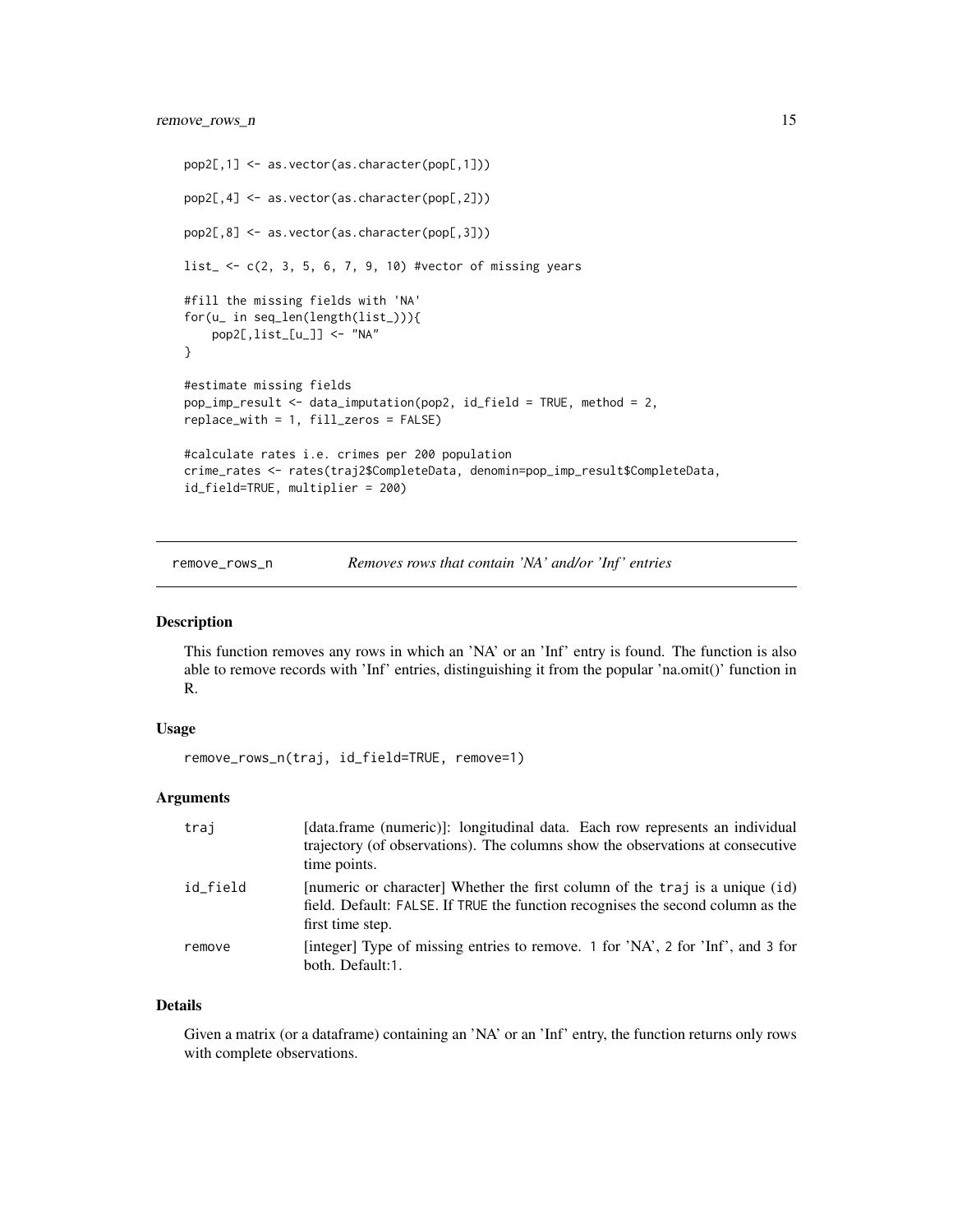#### <span id="page-15-0"></span>16 simulated the state of the state of the state of the state of the state of the state of the state of the state of the state of the state of the state of the state of the state of the state of the state of the state of t

# Value

A matrix with complete observations

#### Examples

data(traj)

remove\_rows\_n(traj, id\_field=TRUE, remove=3)

simulated *Simulated longitudinal dataset*

# Description

Contains simulated trajectories belonging to one of the three pre-defined groups, namely (a) decreasing, (b) stable and (c) increasing groups.

#### Usage

simulated

#### Format

A dataframe with the following variables:

- X1: Values across locations at time step 1
- X2: Values across locations at time step 2
- X3: Values across locations at time step 3
- X4: Values across locations at time step 4
- X5: Values across locations at time step 5
- X6: Values across locations at time step 6
- X7: Values across locations at time step 7
- X8: Values across locations at time step 8
- X9: Values across locations at time step 9
- X10: Values across locations at time step 10
- X11: Values across locations at time step 11
- X12: Values across locations at time step 12
- X13: Values across locations at time step 13
- X14: Values across locations at time step 14
- X15: Values across locations at time step 15
- X16: Values across locations at time step 16
- X17: Values across locations at time step 17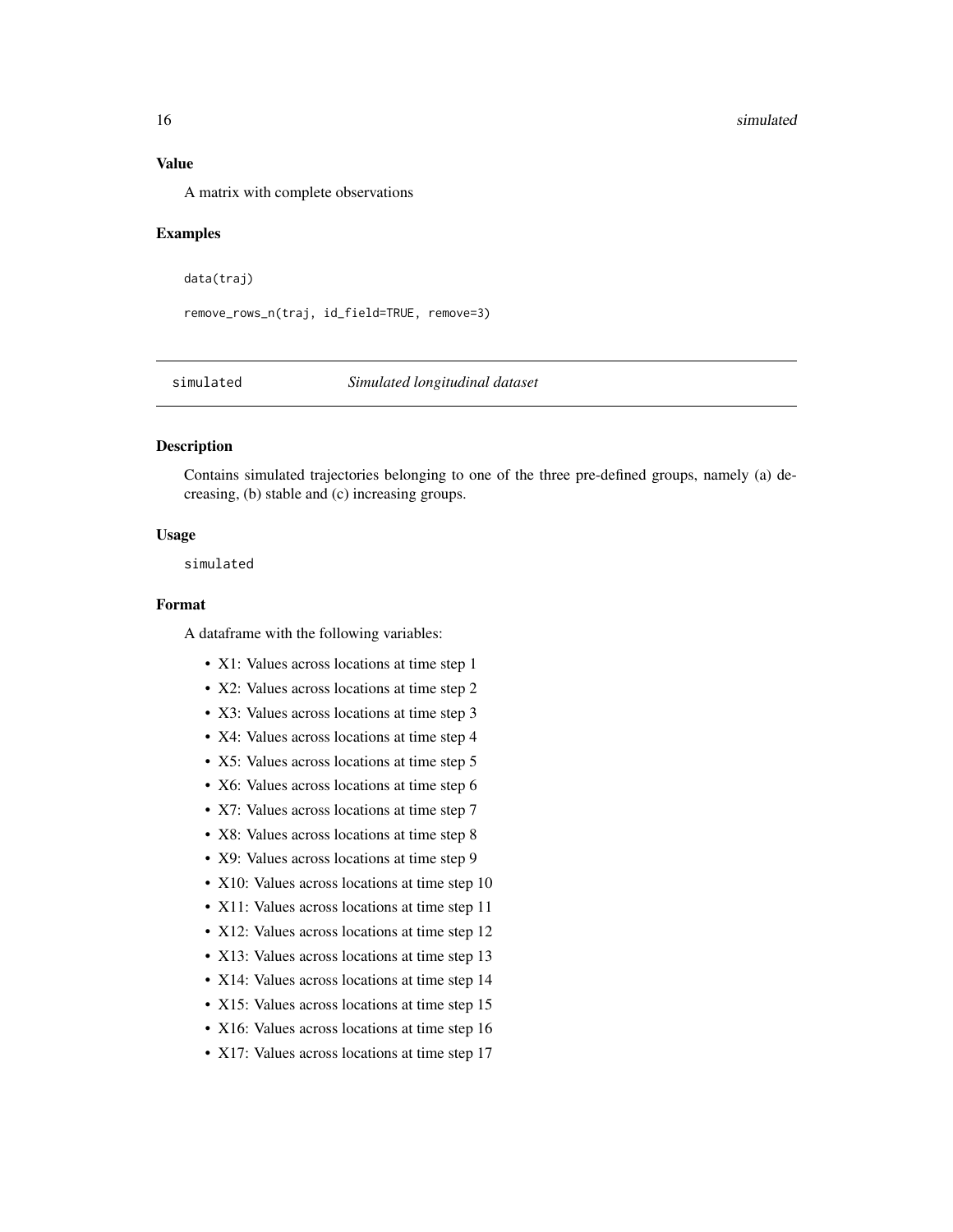- <span id="page-16-0"></span>• X18: Values across locations at time step 18
- X19: Values across locations at time step 19
- X20: Values across locations at time step 20
- X21: Values across locations at time step 21

TO1Risk *Time-at-risk for the Adjudicated Toronto Youth Data (Sample 1)*

# Description

Real-life time-at-risk per year for 378 individuals from the age of 8 to 38 in the Toronto, Ontario, Canada. The data is obtained through the R package 'crimCV'. For further information, please see: Nielsen, J. (2018) crimCV: Group-Based Modelling of Longitudinal Data. R package version 0.9.6. URL https://CRAN.R-project.org/package=crimCV.

#### Usage

TO1Risk

# Format

A dataframe with the following variables:

- 8: Time-at-risk per year at age 8
- 9: Time-at-risk per year at age 9
- 10: Time-at-risk per year at age 10
- 11: Time-at-risk per year at age 11
- 12: Time-at-risk per year at age 12
- 13: Time-at-risk per year at age 13
- 14: Time-at-risk per year at age 14
- 15: Time-at-risk per year at age 15
- 16: Time-at-risk per year at age 16
- 17: Time-at-risk per year at age 17
- 18: Time-at-risk per year at age 18
- 19: Time-at-risk per year at age 19
- 20: Time-at-risk per year at age 20
- 21: Time-at-risk per year at age 21
- 22: Time-at-risk per year at age 22
- 23: Time-at-risk per year at age 23
- 24: Time-at-risk per year at age 24
- 25: Time-at-risk per year at age 25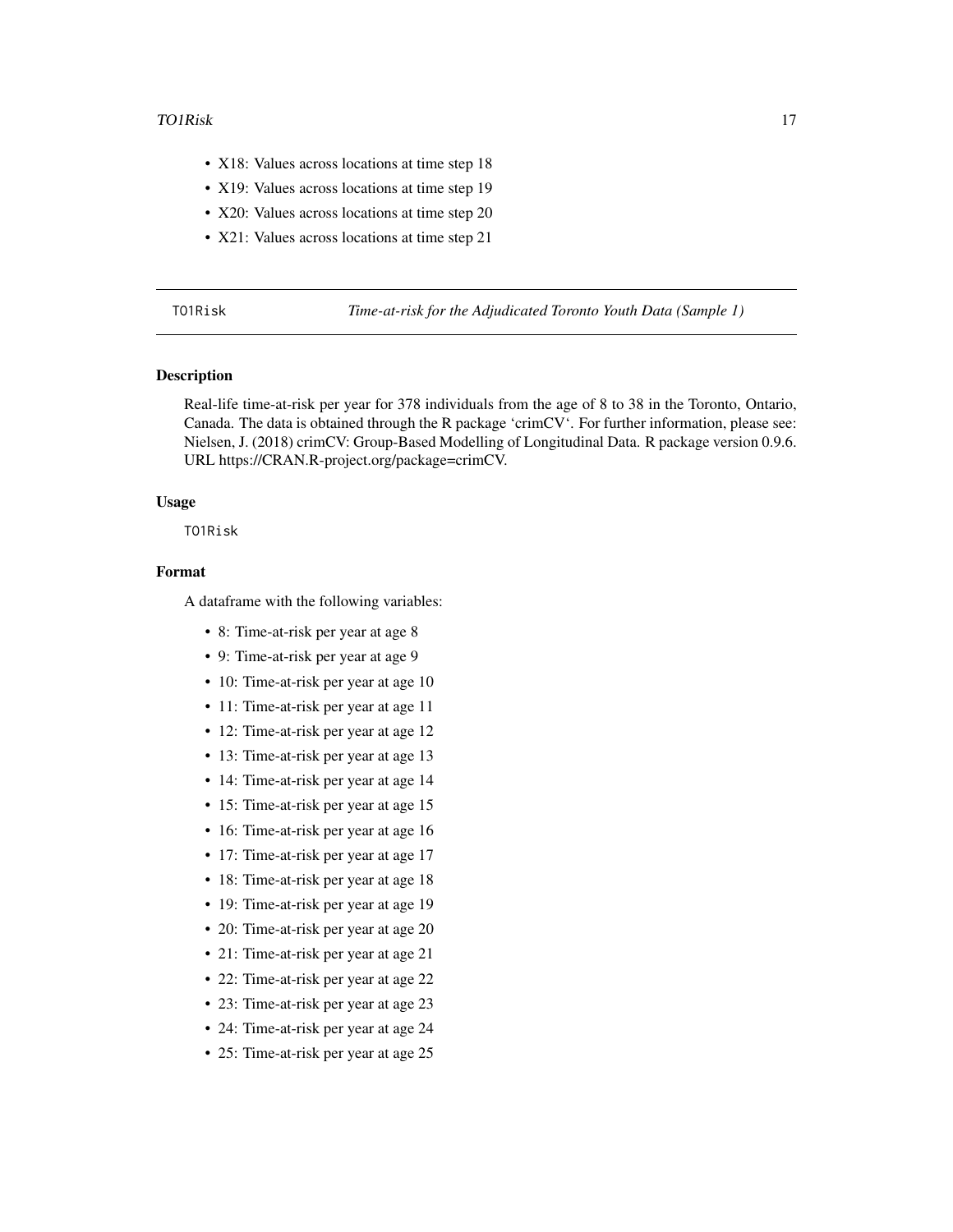- <span id="page-17-0"></span>• 26: Time-at-risk per year at age 26
- 27: Time-at-risk per year at age 27
- 28: Time-at-risk per year at age 28
- 29: Time-at-risk per year at age 29
- 30: Time-at-risk per year at age 30
- 31: Time-at-risk per year at age 31
- 32: Time-at-risk per year at age 32
- 33: Time-at-risk per year at age 33
- 34: Time-at-risk per year at age 34
- 35: Time-at-risk per year at age 35
- 36: Time-at-risk per year at age 36
- 37: Time-at-risk per year at age 37
- 38: Time-at-risk per year at age 38

#### traj *Sample longitudinal dataset*

# Description

Simulated longitudinal datasets containing trajectories with missing values (NA, Inf, null)

#### Usage

traj

# Format

A dataframe with the following variables:

- location\_ids: Character id of sample locations at which values are obtained.
- X2001: Values at time step 1 (i.e. year 2001)
- X2002: Values at time step 2 (i.e. year 2002)
- X2003: Values at time step 3 (i.e. year 2003)
- X2004: Values at time step 4 (i.e. year 2004)
- X2005: Values at time step 5 (i.e. year 2005)
- X2006: Values at time step 6 (i.e. year 2006)
- X2007: Values at time step 7 (i.e. year 2007)
- X2008: Values at time step 8 (i.e. year 2008)
- X2009: Values at time step 9 (i.e. year 2009)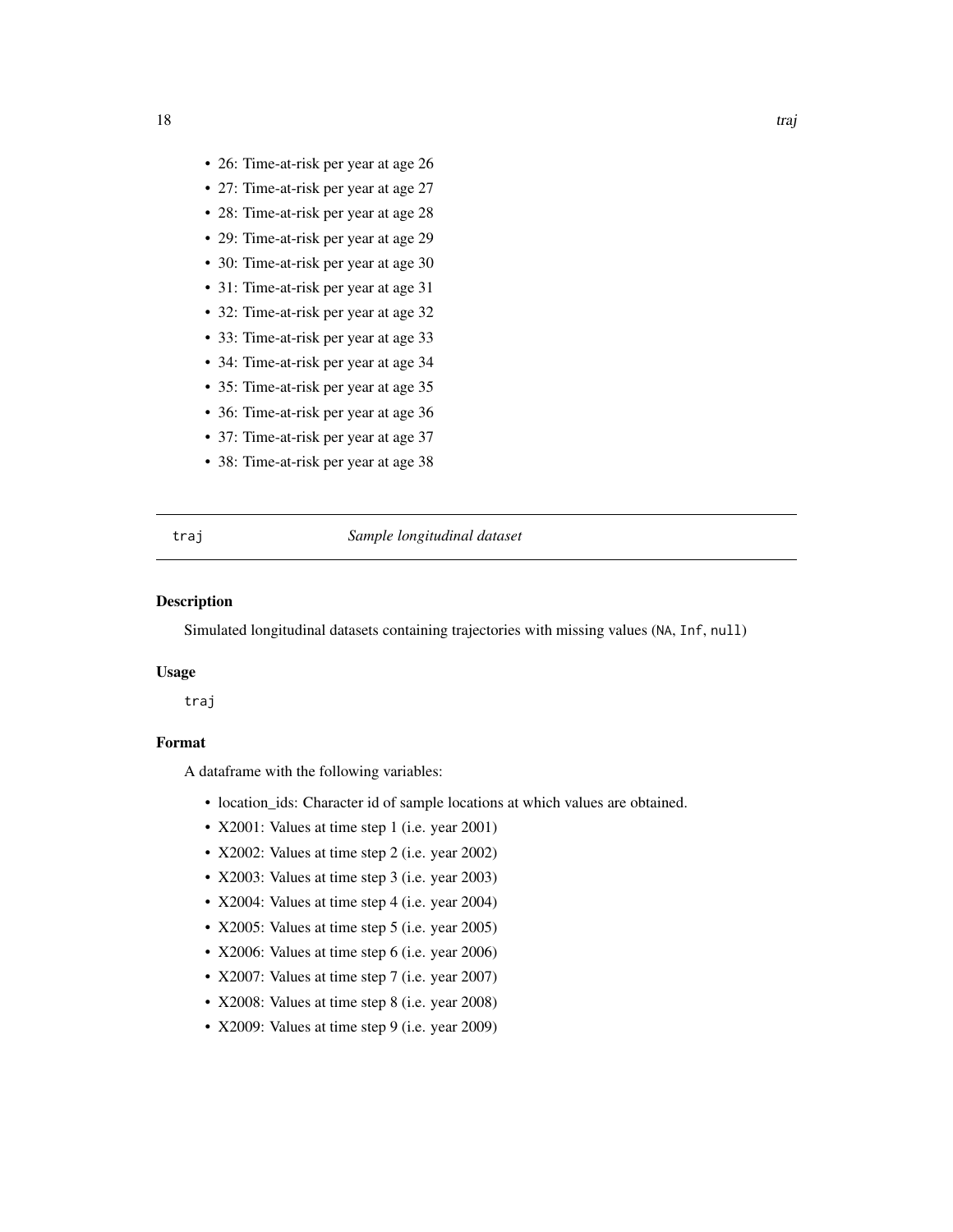<span id="page-18-0"></span>Longitudinal dataset with both trailing and leading whitespaces. For example, there is a trailing whitespace at cell [3, 6], while there is a leading whitespace at cell [9, 4].

#### Usage

traj\_w\_spaces

#### Format

A dataframe with the following variables:

- location\_ids: Character id of sample locations at which values are obtained.
- X2001: Values at time step 1 (i.e. year 2001)
- X2002: Values at time step 2 (i.e. year 2002)
- X2003: Values at time step 3 (i.e. year 2003)
- X2004: Values at time step 4 (i.e. year 2004)
- X2005: Values at time step 5 (i.e. year 2005)
- X2006: Values at time step 6 (i.e. year 2006)
- X2007: Values at time step 7 (i.e. year 2007)
- X2008: Values at time step 8 (i.e. year 2008)
- X2009: Values at time step 9 (i.e. year 2009)

w\_spaces *Whitespaces removal*

# Description

This function removes all the leading and the trailing whitespaces in data

#### Usage

w\_spaces(traj, remove="Both", verbose=TRUE)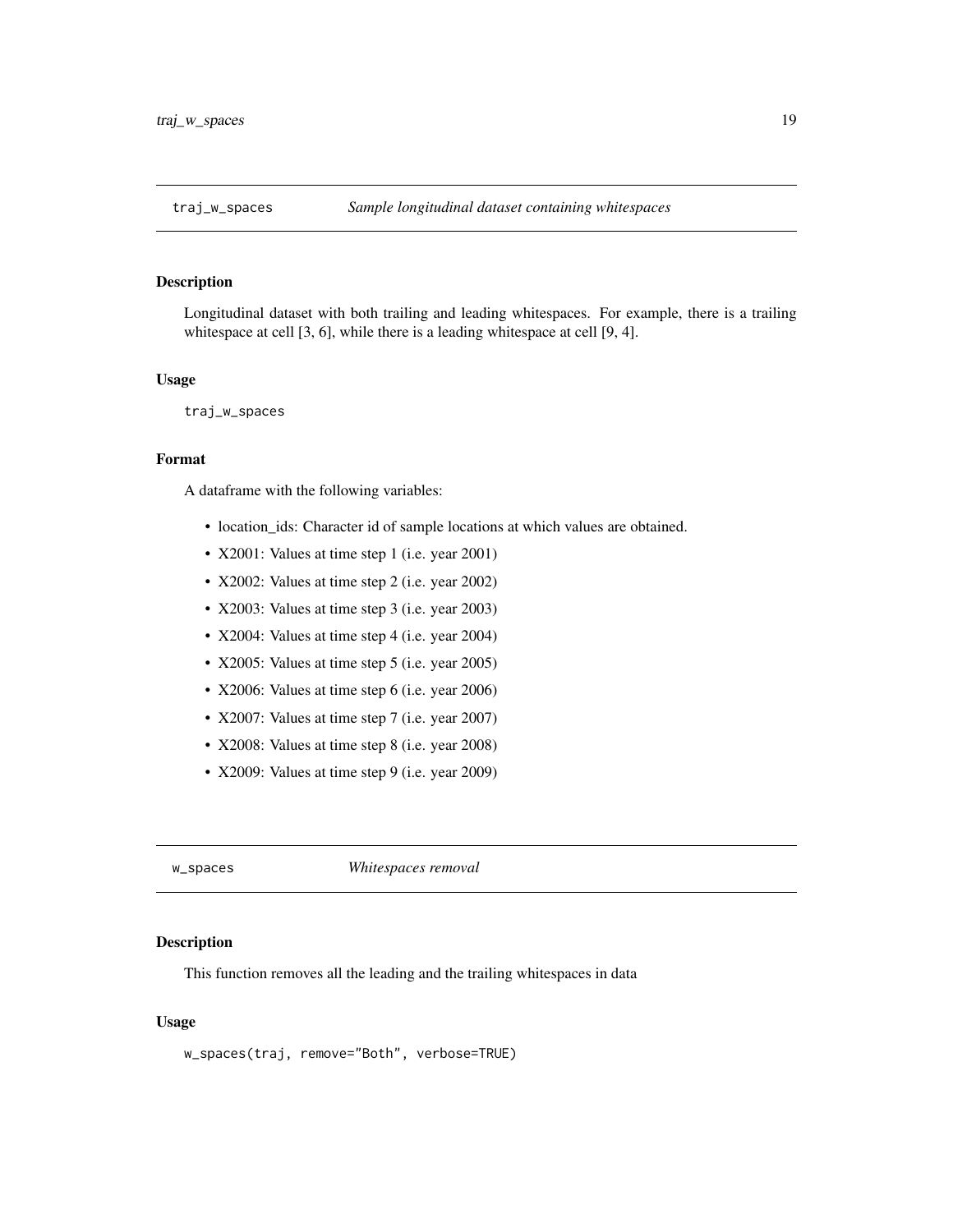# Arguments

| traj    | [matrix (numeric)]: longitudinal data. Each row represents an individual trajec-<br>tory (of observations). The columns show the observations at consecutive time<br>points. |
|---------|------------------------------------------------------------------------------------------------------------------------------------------------------------------------------|
| remove  | [character]: Type of whitespace to remove. That is, "Left" (leading), (2) "Right"<br>(trailing), or "Both" (both leading and trailing whitespaces). Default: "Both".         |
| verbose | to suppress output messages (to the console). Default: TRUE.                                                                                                                 |

# Details

Given a matrix suspected to contain whitespaces, this function removes the type of the whitespaces specified and returns a cleaned data. 'Whitespaces' are white characters often introduced into data during data entry, for instance by wrongly pressing the spacebar. For example, neither " A" nor "A " is the same as "A" because of the whitespaces that exist in them. They can also result from systematic errors in data recording devices.

### Value

A matrix with all whitespaces (if any) removed.

#### References

[https://en.wikipedia.org/wiki/Whitespace\\_character](https://en.wikipedia.org/wiki/Whitespace_character)

# Examples

data(traj\_w\_spaces)

w\_spaces(traj\_w\_spaces, remove="Both", verbose=TRUE)